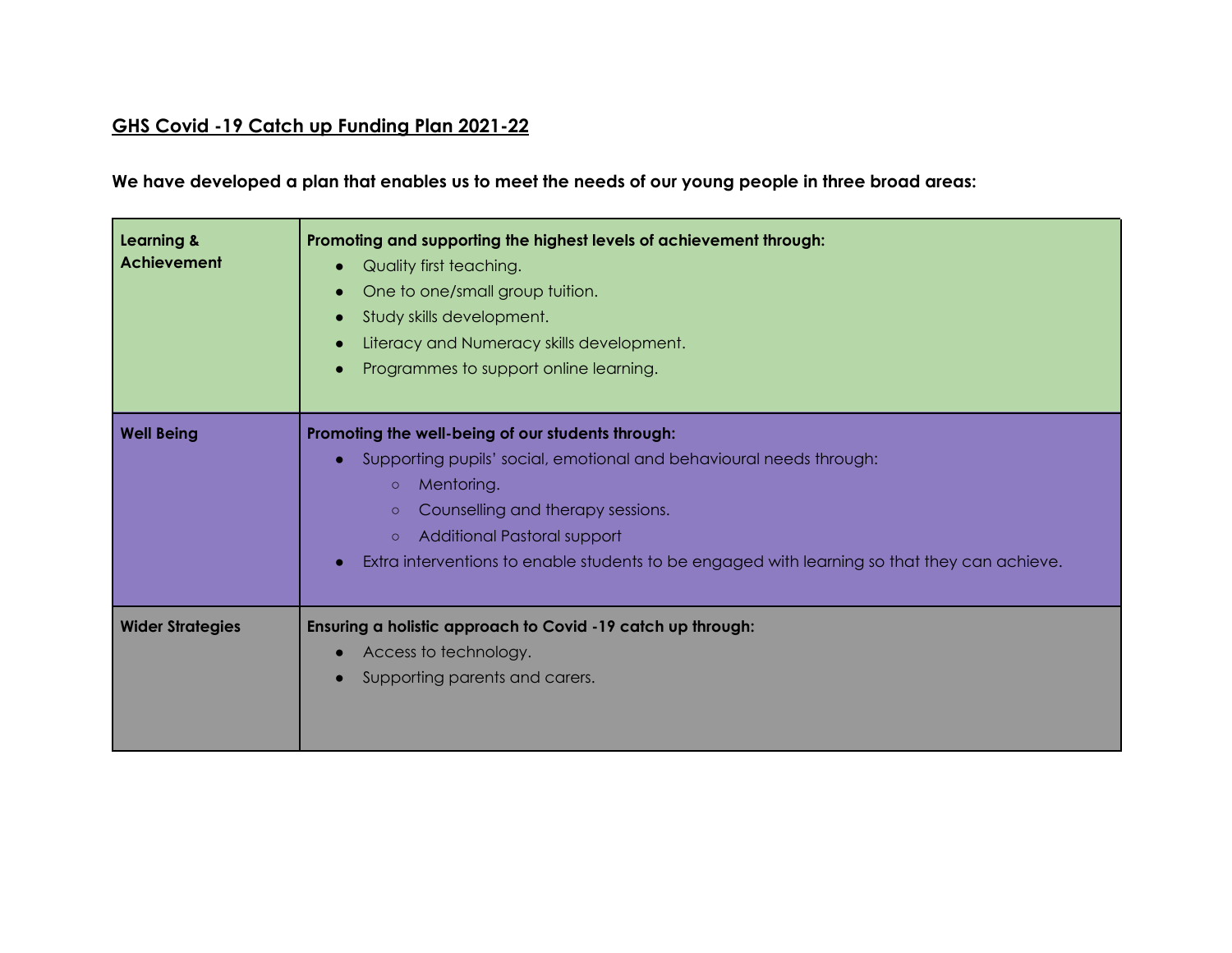| <b>Strategy</b>                                                                                                                                                                                              | <b>Success Criteria</b>                                                                                                                                                            | Led by<br>(Lead*)     | By When         | <b>Resources</b>                                             | Progress (RAG) / Impact?                                                                                        |  |
|--------------------------------------------------------------------------------------------------------------------------------------------------------------------------------------------------------------|------------------------------------------------------------------------------------------------------------------------------------------------------------------------------------|-----------------------|-----------------|--------------------------------------------------------------|-----------------------------------------------------------------------------------------------------------------|--|
| KS3                                                                                                                                                                                                          |                                                                                                                                                                                    |                       |                 |                                                              |                                                                                                                 |  |
| Set up a FSM/PP KS3 Boys reading<br>club. The cohort will read a book<br>together and discuss it each half<br>term in a bid to develop the boys<br>literacy levels as well as their<br>comprehension skills. | Improved reading ages for a<br>cohort of PP/FSM Boys in Y7.                                                                                                                        | DEO &<br><b>HLL</b>   | April 2022      | Cost of books,<br>20 copies of 5<br>different<br>books: £500 | This has started.                                                                                               |  |
| Identify a cohort of Y8 students (40<br>students) with very low numeracy<br>levels and provide small group<br>tuition for Maths after school.                                                                | Higher rates of progress in Maths<br>amongst this cohort.                                                                                                                          | HAB*<br><b>JOH</b>    | April 2022      | <b>Heggerty</b><br>Maths (free)                              | Students have been<br>identified and there has<br>been a gap skills analysis. This<br>intervention has started. |  |
| Identify a cohort of Y8 students (40<br>students) who are underachieving<br>the most to provide an English<br>Catch up programme.                                                                            | Higher rates of English - reading<br>and comprehension skills for the<br>identified cohort.                                                                                        | $HLL^*$<br><b>JOH</b> | April 2022      | English<br>programme<br>(Bedrock)-<br>£1000                  | Students have been<br>identified and there has<br>been a gap skills analysis.<br>This intervention has begun.   |  |
| Provide study skills sessions for up to<br>200 KS3 students (across Y7 & 8)<br>who regularly have attitude to<br>learning concerns in interim reports<br>and for middle and lower band<br>PP/FSM boys (SIP). | Students are able to access<br>learning more effectively as<br>evidenced through:<br>Higher rates of progress<br>Fewer attitude to learning<br>concerns<br>Fewer homework concerns | JOH <sup>*</sup>      | March<br>2022   | 2 x Flevate<br>Sessions: £1000                               | Scheduled for March 2022                                                                                        |  |
| All Y7 students undertake a PASS<br>test in Computing lessons to assess<br>how students feel about school to<br>enable early intervention.                                                                   | Students feel more positive<br>about school and fewer:<br>Students with anxiety related<br><i>issues</i><br>Lower behaviour points<br>Patrol calls                                 | GRI*<br><b>OSE</b>    | <b>Jan 2022</b> | Pass test<br>subscription<br>for 300<br>students: -<br>£1000 | These have been scheduled<br>for March 2022.                                                                    |  |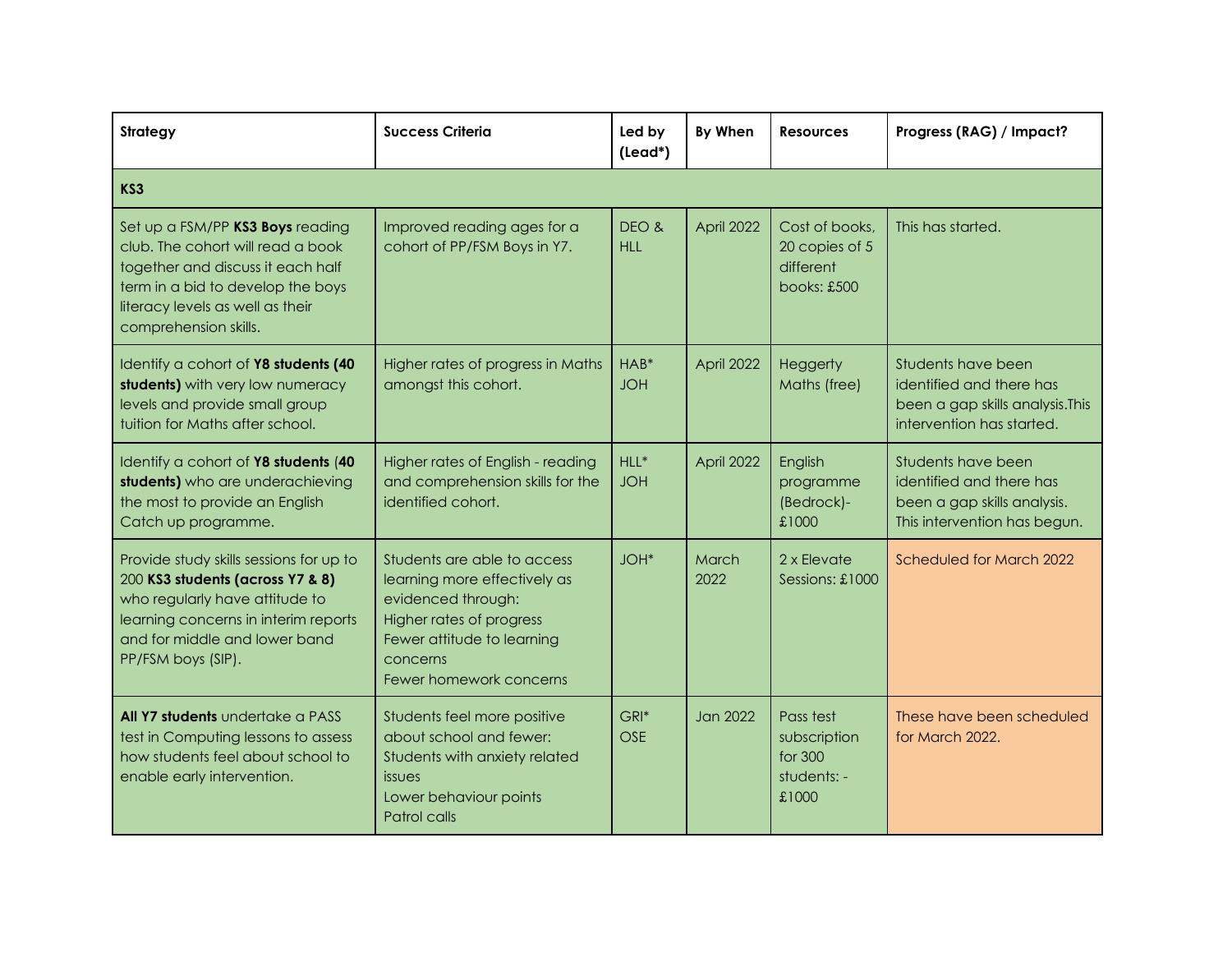|                                                                                                                                                                                                                                                                                         | Exclusions                                                                                                                                                   |                                |                                    |                                   |                                                                                                                                                                                |  |
|-----------------------------------------------------------------------------------------------------------------------------------------------------------------------------------------------------------------------------------------------------------------------------------------|--------------------------------------------------------------------------------------------------------------------------------------------------------------|--------------------------------|------------------------------------|-----------------------------------|--------------------------------------------------------------------------------------------------------------------------------------------------------------------------------|--|
| <b>Extra support for KS3 Homework</b><br><b>Clubs</b> to enable greater numbers to<br>attend.                                                                                                                                                                                           | Higher numbers attending<br>homework club.<br>Fewer homework concerned in<br>interims 2 & 3.<br>Higher rates of progress for the<br>cohort.                  | JOH*<br><b>NAY</b>             | Jan 2022-<br>March<br>2022         | TAs x 2, twice<br>a week<br>£2000 | The TAs have been made<br>available, this intervention<br>has started.                                                                                                         |  |
| Develop literacy skills of Y9 students                                                                                                                                                                                                                                                  | Need to study a new text in<br>English to support students with<br>their reading post lockdowns.                                                             | WLM <sup>*</sup><br><b>JOH</b> | <b>Jan 2022</b>                    | £1000                             | Books have been ordered.<br>This intervention has<br>commenced.                                                                                                                |  |
| <b>Covid Recovery (KS3)</b>                                                                                                                                                                                                                                                             |                                                                                                                                                              |                                |                                    | £6,500                            |                                                                                                                                                                                |  |
| KS4                                                                                                                                                                                                                                                                                     |                                                                                                                                                              |                                |                                    |                                   |                                                                                                                                                                                |  |
| One to One Tuition<br>Continue with the My Tutor tuition in<br>English and Science using the<br>National Tutoring Program for:<br>50 Y11 students<br>60 Y10 students.<br>We have included Y10 PP and FSM<br>middle and higher band boys who<br>are not on track to achieve grades<br>5. | Higher rates of progress and<br>indicative data shows that they<br>are on track to achieve grades<br>4/5.<br>Attendance to the session and<br>progress data. | HET*<br><b>JOH</b>             | <b>Jan 2022</b><br>- March<br>2022 | £3500                             | Students for the Y11<br>intervention have been<br>identified.<br>The intervention is due to<br>start in Jan 2022.<br>Th Y10 student intervention<br>will commence in Feb 2022. |  |
| My Tutor English & Science<br><b>Coordinators to lead the</b><br>interventions.                                                                                                                                                                                                         | Appointment of a My Tutor<br>coordinator for English and<br>Science.                                                                                         | JOH <sup>*</sup>               | $Jan -$<br>March<br>2022           | £7280                             | The My Tutor Coordinators<br>have been recruited.                                                                                                                              |  |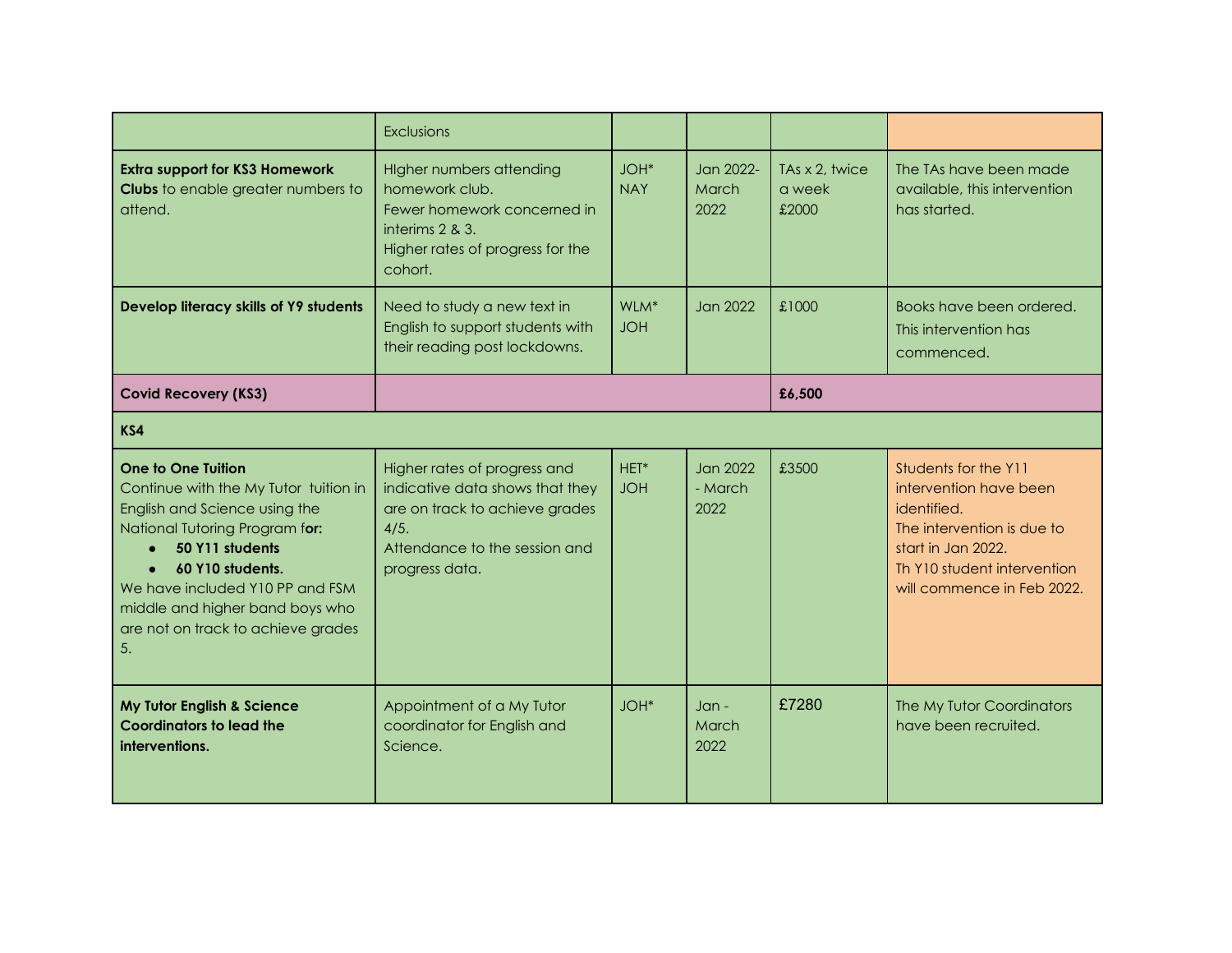| <b>Academic Mentors</b><br>We are employing three academic<br>mentors, one for each of the core<br>subjects.<br>We have identified a number of Y11<br>students who need extra tuition to<br>achieve a grade 5.<br>The academic mentors will also<br>support set 3 and 4 lessons in EMS to<br>support the students and progress of<br>our key PP & SEN cohorts. | Accelerated progress.<br>Higher proportion of students on<br>track to achieve grades 5+ in E<br>& M.                         | HET*<br><b>JOH</b><br><b>WLM</b><br>PHU<br><b>RUG</b> | Ongoing<br><b>Until Jul</b><br>2022 | GHS<br>Contribution:<br>4269.12                                                                      | We have recruited an English<br>and Maths academic<br>mentor. We are working with<br>the NTP nominated agency<br>to employ a Science<br>graduate. |
|----------------------------------------------------------------------------------------------------------------------------------------------------------------------------------------------------------------------------------------------------------------------------------------------------------------------------------------------------------------|------------------------------------------------------------------------------------------------------------------------------|-------------------------------------------------------|-------------------------------------|------------------------------------------------------------------------------------------------------|---------------------------------------------------------------------------------------------------------------------------------------------------|
| Small group tuition for KS4 Maths led<br>by the post 16 tutors.                                                                                                                                                                                                                                                                                                | Maths indicative grades<br>increase to 72%.<br>The Basics measures for the<br>boys increases to 70% achieving<br>grades 9-5. | HET*<br><b>SHA</b>                                    | <b>Nov 2021</b><br>- March<br>2022  | 10 post 16<br>tutors * £10<br>per session *15<br>weeks: $£1500$                                      | This intervention has started<br>and is ongoing.                                                                                                  |
| Organise Elevate sessions x 2 for<br>core Study Club/PP students at KS4<br>Tutor time slides w/ key strategies &<br>reminders re: routines, time<br>management, acting on feedback.                                                                                                                                                                            | Improved progress in PPE 2<br>data.<br>Improved indicative results for<br>this cohort.                                       | HET*<br><b>JOH</b>                                    | <b>Jan 2022</b><br><b>Mar 2022</b>  | £2000                                                                                                | This is in the process of being<br>booked.                                                                                                        |
| <b>Study Club Manager</b>                                                                                                                                                                                                                                                                                                                                      | Better ratio between staff and<br>students.                                                                                  | JOH*                                                  | <b>Nov 2021</b>                     | £2500                                                                                                | We have recruited a Study<br>Club Manager.                                                                                                        |
| Mentoring for 15 Year 11 students<br>with poor attitudes towards learning<br>and school in general.                                                                                                                                                                                                                                                            | Attitudes to Learning improves<br>in interim data and behaviour<br>points decrease.                                          | GRI*                                                  | Jan 2022                            | National<br>Tutoring<br>$Programme =$<br>£187.50 per<br>student for 15<br>sessions. 15<br>students @ | This started in November<br>2021.                                                                                                                 |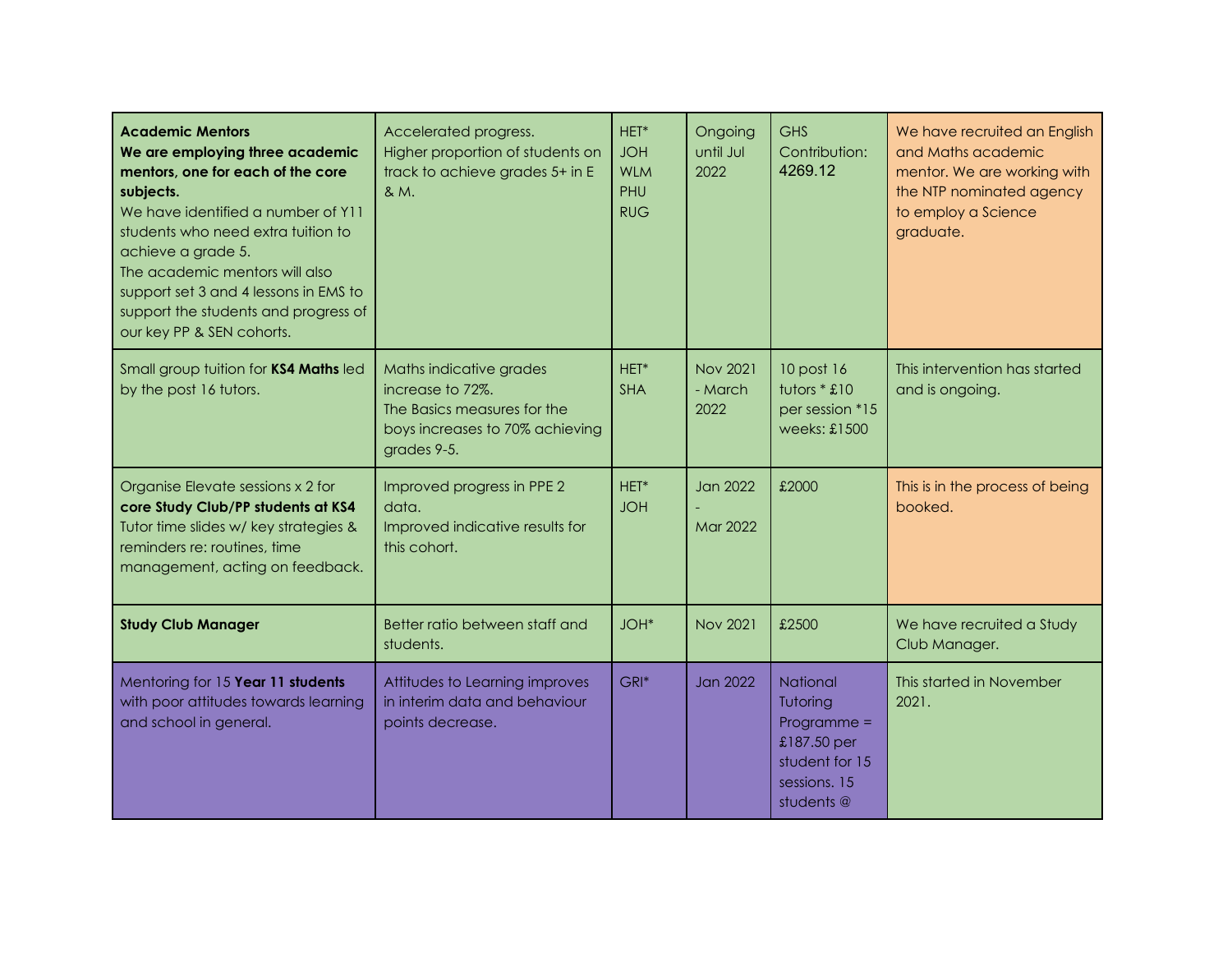|                                                                                                                                                                                                                                                                                                                                                                                         |                                                                                                     |                                                                    |                       | £3028.88                                      |                                                                                                                                    |  |
|-----------------------------------------------------------------------------------------------------------------------------------------------------------------------------------------------------------------------------------------------------------------------------------------------------------------------------------------------------------------------------------------|-----------------------------------------------------------------------------------------------------|--------------------------------------------------------------------|-----------------------|-----------------------------------------------|------------------------------------------------------------------------------------------------------------------------------------|--|
| The Liminality Group Intervention<br>The Liminality Group provides crime<br>prevention programmes to children<br>identified as being at risk of or<br>currently involved in anti-social<br>behaviour and offending. The aim is<br>to deliver a programme called<br><b>ENGAGE, INFLUENCE AND INSPIRE to</b><br>a cohort who have been identified<br>as being most at risk in our school. | Higher levels of engagement<br>with school.                                                         | <b>LAR</b><br><b>GRI</b><br><b>HAV</b><br><b>SIS</b><br><b>HUG</b> | April 2022            | £5000                                         | This intervention has been<br>organised and is going to<br>take place in March 2022.                                               |  |
| <b>School Cloud</b><br>Put into place a new online system<br>for parents evening to ensure that<br>everyone is covid safe so that<br>members of staff are able to give<br>feedback to parents/guardians<br>about the academic progress of<br>the students.                                                                                                                              | We are able to give feedback<br>to parents using an online<br>package effectively.                  | BUS*<br><b>MAA</b>                                                 | Ongoing               | <b>School Cloud</b><br>subscription:<br>£1500 | Fully embedded, all staff<br>have been trained up.                                                                                 |  |
| <b>Covid Recovery (KS4)</b>                                                                                                                                                                                                                                                                                                                                                             |                                                                                                     |                                                                    |                       | £30,578                                       |                                                                                                                                    |  |
| <b>COVID RECOVERY TOTAL COST</b>                                                                                                                                                                                                                                                                                                                                                        |                                                                                                     |                                                                    |                       | £37,078                                       |                                                                                                                                    |  |
| <b>School Led Tutoring</b><br>Y11<br>We have identified 100 students<br>who would benefit from small group<br>tuition across the core subjects in<br>Y11. These students will be having a<br>I hour weekly tutoring session with a<br>School Led Tutor for 15 weeks.                                                                                                                    | Impact on indicative grades<br>and a greater proportion on<br>track to achieve grades 5+ in<br>EMS. | HET*<br><b>JOH</b><br><b>WLM</b><br>PHU<br><b>RUG</b>              | Ongoing<br>April 2022 | £15,000                                       | 5 tutors for Y11 have been<br>employed.<br>All of the tutors have<br>completed the course and<br>are now working with<br>students. |  |